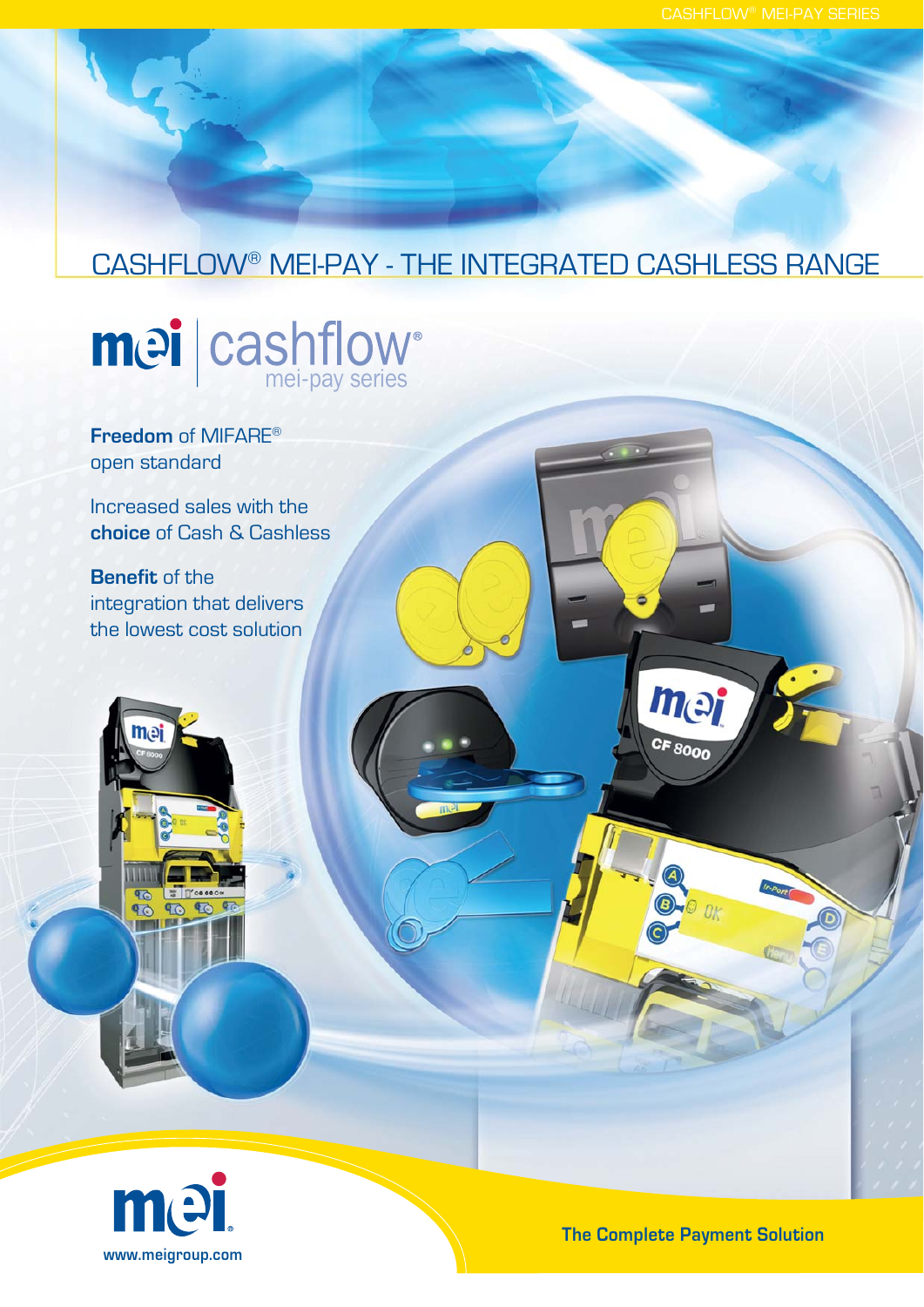

CashFlow® mei-pay is a complete range of Cashless solutions that adapts to the needs of every application. Individual customers have a variety of requirements, some are looking for a simple additional payment option to cash, others demand integration with existing access and identification cards or a range of discounts and bonus rewards for employees.

CashFlow® mei-pay is based on MIFARE® technology, which, as an open standard, provides the flexibility you need to respond to your customers' varied needs. MIFARE® also offers the benefits of a contactless solution: with no moving parts or key insertion required, reliability is assured.

# **CASHFLOW® MEI-PAY MDB READER**

- **Provides in machine revaluation and dual pricing option**
- For use in conjunction with the CF690 and CF7000 as a coin and cashless offering or as a stand-alone cashless solution in MDB machines
- Compatible with all level MDB machines

| <b>DIMENSIONS:</b>        | 110 x 62 x 25 mm                                                                 |
|---------------------------|----------------------------------------------------------------------------------|
| OPERATING TEMPERATURE:    | -20°C to +50°C                                                                   |
| <b>OPERATING VOLTAGE:</b> | 9 to 40 VDC                                                                      |
| POWER CONSUMPTION:        | 2 W                                                                              |
| <b>INTERFACE:</b>         | <b>MDB</b>                                                                       |
| CONNECTIVITY:             | <b>USB, RS232</b>                                                                |
| COMPATIBILITY:            | compatible with mei-pay multi bezel,<br>mei-pay e-key bezel and optional display |

mei cashflow mei-pay MDB

# **CASHFLOW® MEI-PAY MASTER READER**

- The solution for table top and stand-alone cashless applications
- **Compatible with Executive and Parallel interface machines**

# OPERATING TEMPERATURE: -20°C to +50°C OPERATING VOLTAGE: 9 to 40 VDC POWER CONSUMPTION: 2.5 W INTERFACE: MDB, EXEC, BDV, Parallel CONNECTIVITY: USB, IrDA, RS232

DIMENSIONS: 110 x 102 x 25 mm COMPATIBILITY: compatible with mei-pay multi bezel, mei-pay e-key bezel and optional display

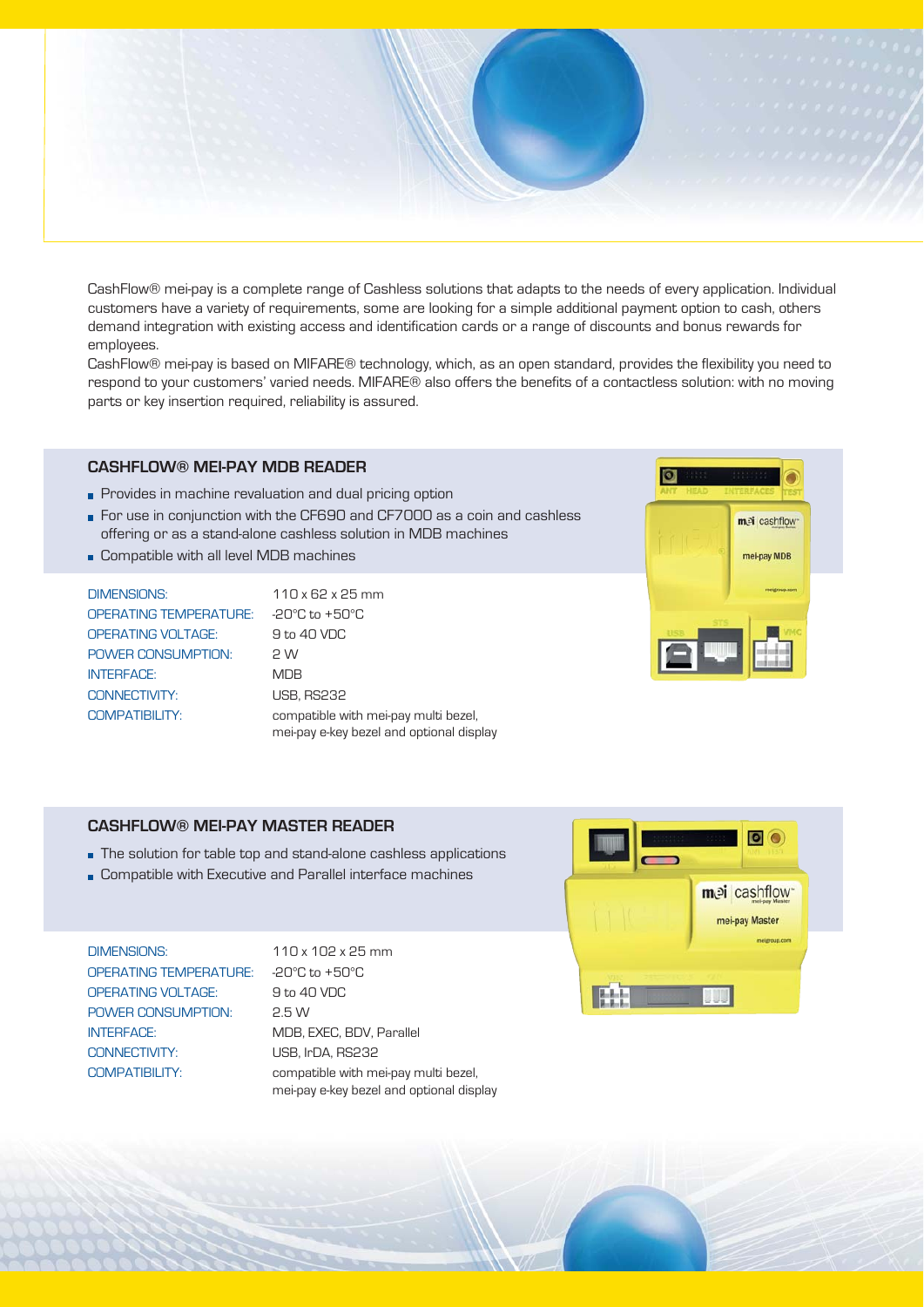# **CASHFLOW® 8000 WITH INTEGRATED CASHLESS READER**

- Cost effective because of reduced duplication of electronic components
- **Compatible with all machine types**
- Delivering full machine audit from one source
- **Additional MDB peripheral connector allows a note reader to be incorporated**

DIMENSIONS: 371 x 138 x 80 mm OPERATING VOLTAGE: 24 VDC POWER CONSUMPTION: 2 W INTERFACES: MDB, EXEC, BDV

CONNECTIVITY: USB, IrDA, Bluetooth® (optional) COMPATIBILITY: compatible with mei-pay multi bezel, mei-pay e-key bezel and optional display



# **MEI-PAY ACCESSORIES**

# BEZELS:

Both bezels offer an option of taking audit via audit key and diagnostics via easy to read tri-coloured LEDs.

# **MEI-PAY MULTI-BEZEL**

| <b>DIMENSIONS:</b>   |  |
|----------------------|--|
| <b>DISPLAY LEDS:</b> |  |
| FITTING:             |  |
| DRILL HOLE:          |  |
| DRILL HOLE:          |  |

80 x 76 x 26 mm green, yellow, red front panel  $4 \times 4$  mm (fitting) 2 x 12 mm (cables)





# **MEI-PAY E-KEY BEZEL**

DIMENSIONS: ø 32.5 mm FITTING: front panel

DISPLAY LEDS: green, yellow, red





# MEDIA:

mei-pay range is available with several types of media, which can be customised with individual logos:







# DISPLAY:

DIMENSIONS: 10.8 x 56.2 mm DISPLAY: LCD 3 x 16 characters OPERATING VOLTAGE: 5 VDC POWER CONSUMPTION: 625 mW FITTING: front panel